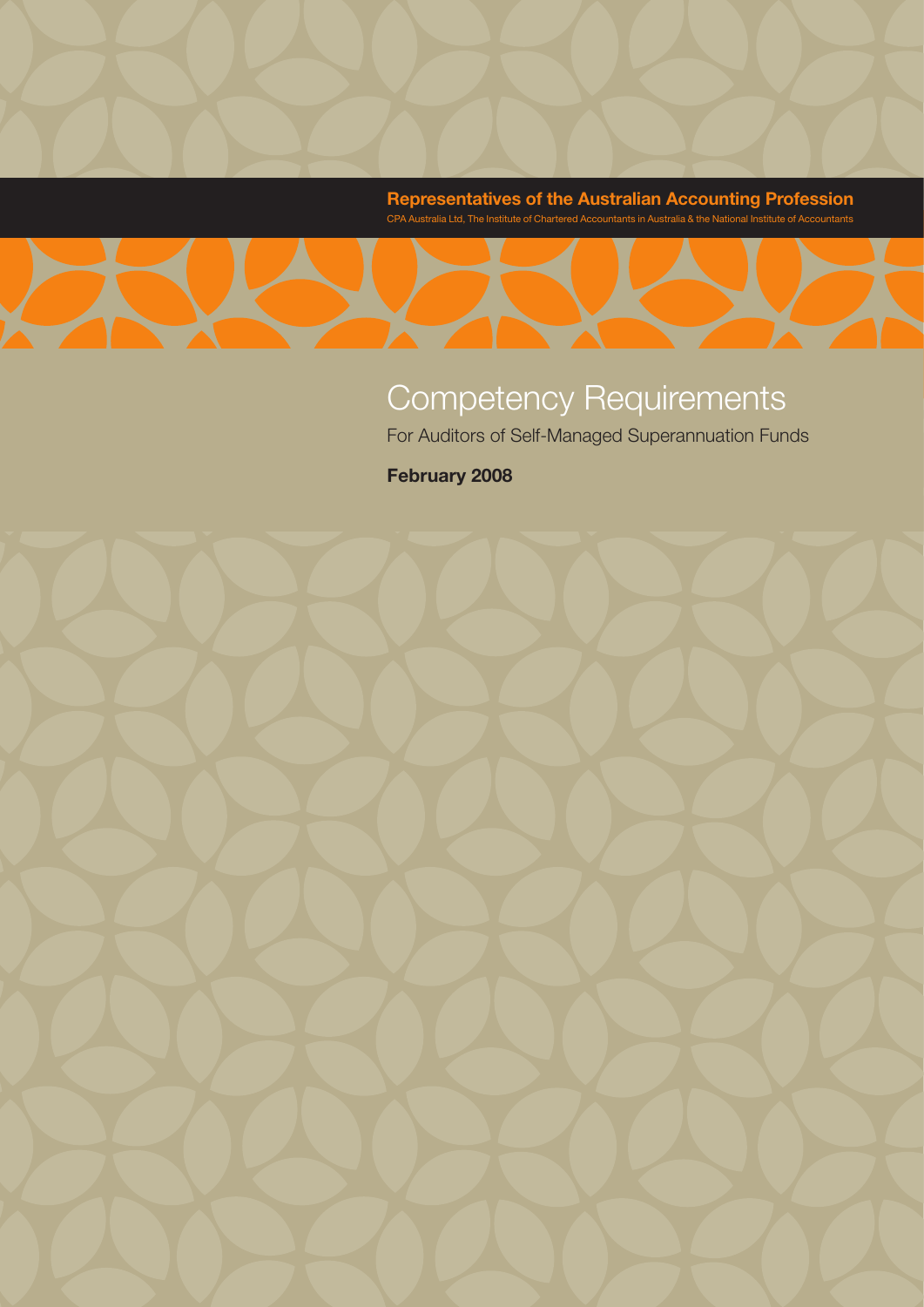#### **The Australian Professional Accounting Bodies Joint Standing Committee**

The major professional accounting bodies in Australia established the Joint Standing Committee to speak with a united voice to government bodies, standard setters and regulators on non-competitive matters affecting the profession. The bodies forming the Joint Standing Committee are:



CPA Australia Ltd is Australia's largest professional organisation and the world's sixth largest accounting body. We have 117,000 members, including 25,000 who work in 97 countries outside Australia, and we have a significant and growing international presence through which to service them. Our office network, which spans the globe from London to Auckland, includes two offices in mainland China in Bejing and in Shanghai. This year we are expanding into Vietnam, where we will have offices in Hanoi and Ho Ch Minh City. We also have several mutual recognition agreements with other professional bodies in Asia and the United States.

Our internationally respected CPA Program has been established for more than 20 years, with a major factor in its success being its anticipation of, and response to, emerging business needs. This year we're introducing a new segment, International Business. In 2007, there were close on 46,000 segment enrolments, a record number.

CPA Australia has earned a strong reputation for our leadership in areas such as taxation, corporate governance and financial reporting, as well as for tackling the skills shortage. We actively represent the interests of our members, the profession and the public, to government, regulators and standards setters.

We require the highest standards of technical competence, professional conduct and ethics from our members, so that – whether they work in the local high street or on the multinational stage – they all contribute to, and enjoy, the professional recognition, status and prestige that stems from the CPA designation. For further information about CPA Australia, visit www.cpaaustralia.com.au



The Institute of **Chartered Accountants** in Australia

The Institute of Chartered Accountants in Australia (the Institute) is the professional body representing Chartered Accountants in Australia. Our reach extends to more than 55,000 of today's and tomorrow's business leaders, representing some 44,000 Chartered Accountants and 11,000 of Australia's best accounting graduates who are currently enrolled in our worldclass post-graduate program.

Our members work in diverse roles across commerce and industry, academia, government, and public practice throughout Australia and in 107 countries around the world. We aim to lead the profession by delivering visionary thought leadership projects, setting the benchmark for the highest ethical, professional and educational standards and enhancing and promoting the Chartered Accountant brand. We also represent the interests of members to government, industry, academia and the general public by actively engaging our membership and local and international bodies on public policy, government legislation and regulatory issues.

The Institute can leverage advantages for its members as a founding member of the Global Accounting Alliance (GAA), an international accounting coalition formed by the world's premier accounting bodies. The GAA has a membership of 700,000 and promotes quality professional services to share information and collaborate on international accounting issues. The Institute is constituted by Royal Charter and was established in 1928. For further information about the Institute visit charteredaccountants.com.au



The National Institute of Accountants provides guidance and insight into long-term future planning for its 20,000 members and students in Australia and in more than 50 countries around the world, as well as quality education and career progression pathways for its members and for graduates throughout Australia.

NIA members must meet prescribed standards of education, training and experience while at the same time displaying a high standard of professional ethics. The NIA delivers the expert representation as well as the crucial technical tools and business support members require to excel in their chosen field.

The NIA also provides members with an ongoing program of professional development and education as well as a host of social and business networking opportunities and online discussion forums.

NIA members benefit from the organisation's strong alliances and leadership reaching to the international and national business sectors, State and Federal Governments in Australia as well as the public and private sectors.

Through these networks the NIA provides 'thought leadership' in addressing issues affecting the accounting profession. As a full member of the International Federation of Accountants (IFAC) the NIA is well positioned in its work with national and international standard setters to ensure members are fully represented and fully informed.

For further information about the NIA visit www.nia.org.au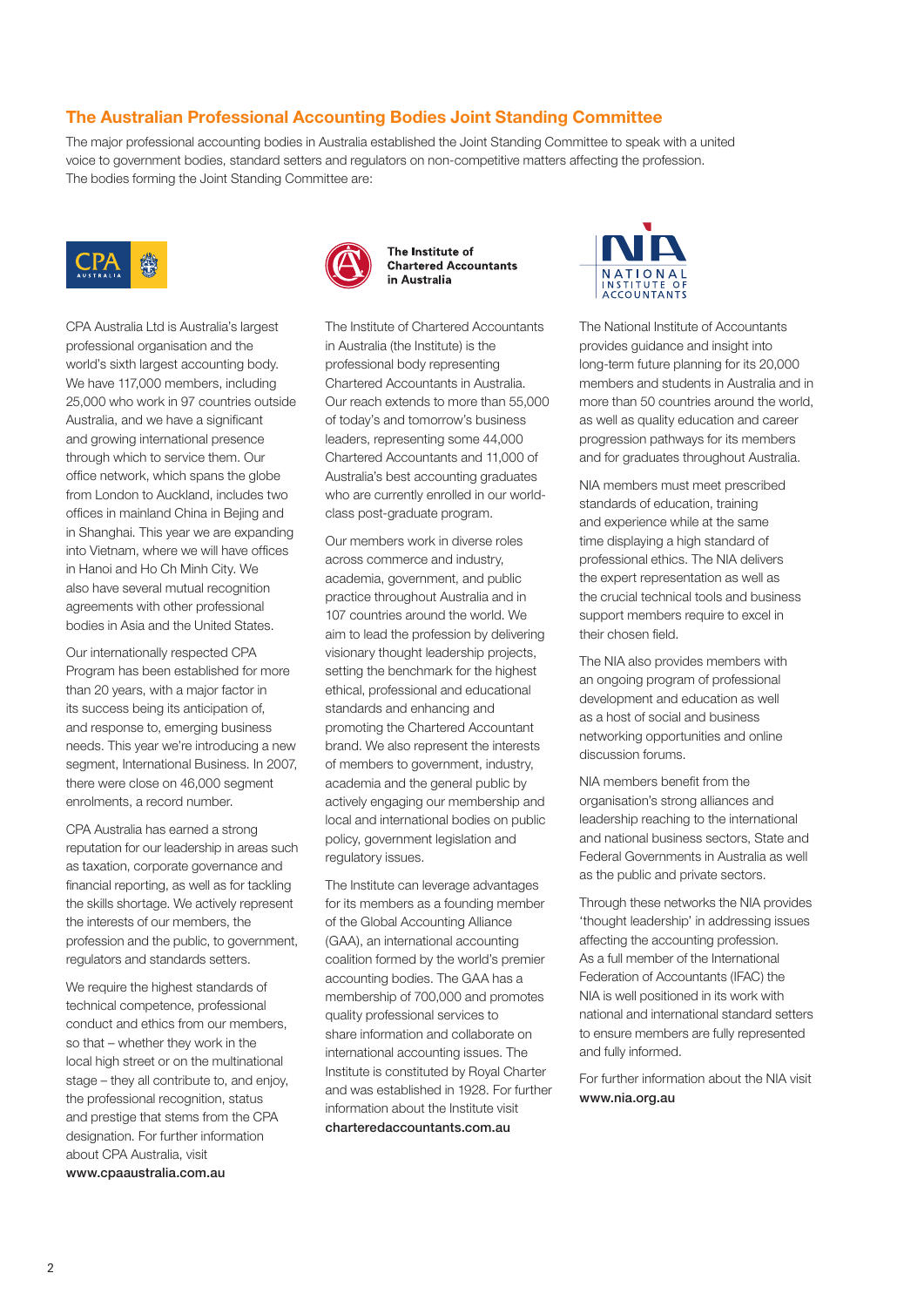## **Contents**

#### Disclaimer:

Copyright February 2008 CPA Australia Ltd (ABN 64 008 392 452) and the Institute of Chartered Accountants in Australia (ABN 50 084 642 571) and the National Institute of Accountants (ABN 81 004 130 643) ('Joint Owners') All rights reserved. Save and except for third party content, all content in this Product is owned or licensed by the Joint Owners. All trade marks and trade names are proprietary to the Joint Owners and must not be downloaded, reproduced or otherwise used without the express consent of the Joint Owners.

- 1. You may access and display pages from the website or CD-ROM on your computer, monitor or other video display device and make one printed copy of any whole page or pages for your personal use only.
- 2. You may download from the website or CD-ROM, and reproduce, modify, alter or adapt the provided [templates], [letters] [insert title of relevant document(s)] and use them so reproduced, modified or adapted for your personal use and/or in your practice.

Other than for the purposes of and subject to the conditions prescribed under the Copyright Act 1968 (Cth) (or any other applicable legislation throughout the world), or as otherwise provided for herein, no part of this Product may in any manner or any medium whether now existing or created in the future, (including but not limited to electronic, mechanical, microcopying, photocopying or recording) be reproduced, adapted, stored in a retrieval system or transmitted without the prior written permission of the copyright owner.

make available on the internet or otherwise perform or display the CD-ROM in © The Australian Professional Accounting Bodies Joint Standing Committee public, in whole or in part. Except as expressly permitted herein, you may not (i) sublicense, lease, rent, distribute, or otherwise transfer the CD-ROM; or (ii) transmit, broadcast,

The Joint Owners have used reasonable care and skill in compiling the content of this Product. However, the Joint Owners make no warranty as to the accuracy or completeness of any information in this Product and no responsibility is taken for any action(s) taken on the basis of any information contained herein, whether in whole or in part, nor for any errors or omissions in that information.

No part of this Product is intended to be advice, whether legal or professional. You should not act solely on the basis of the information contained in the Product as parts may be generalized and may apply differently to different people and circumstances. Further, as laws change frequently, all users are advised to undertake their own research or to seek professional advice to keep abreast of any reforms and developments in the law.

Except to the extent that the Joint Owners have expressly warranted in writing as to its compatibility, you shall have sole responsibility for determining the compatibility of this Product with your equipment, software and products not supplied by the Joint Owners and you shall have the sole responsibility for installation of any Product on your systems.

The Joint Owners, their employees, agents and consultants exclude all liability for any loss or damage claims and expenses including but not limited to legal costs, indirect special or consequential loss or damage (including but not limited to, negligence) arising out of the information in the materials.

Where any law prohibits the exclusion of such liability, each of the Joint Owners limits their liability to the re-supply of the information. 1107-32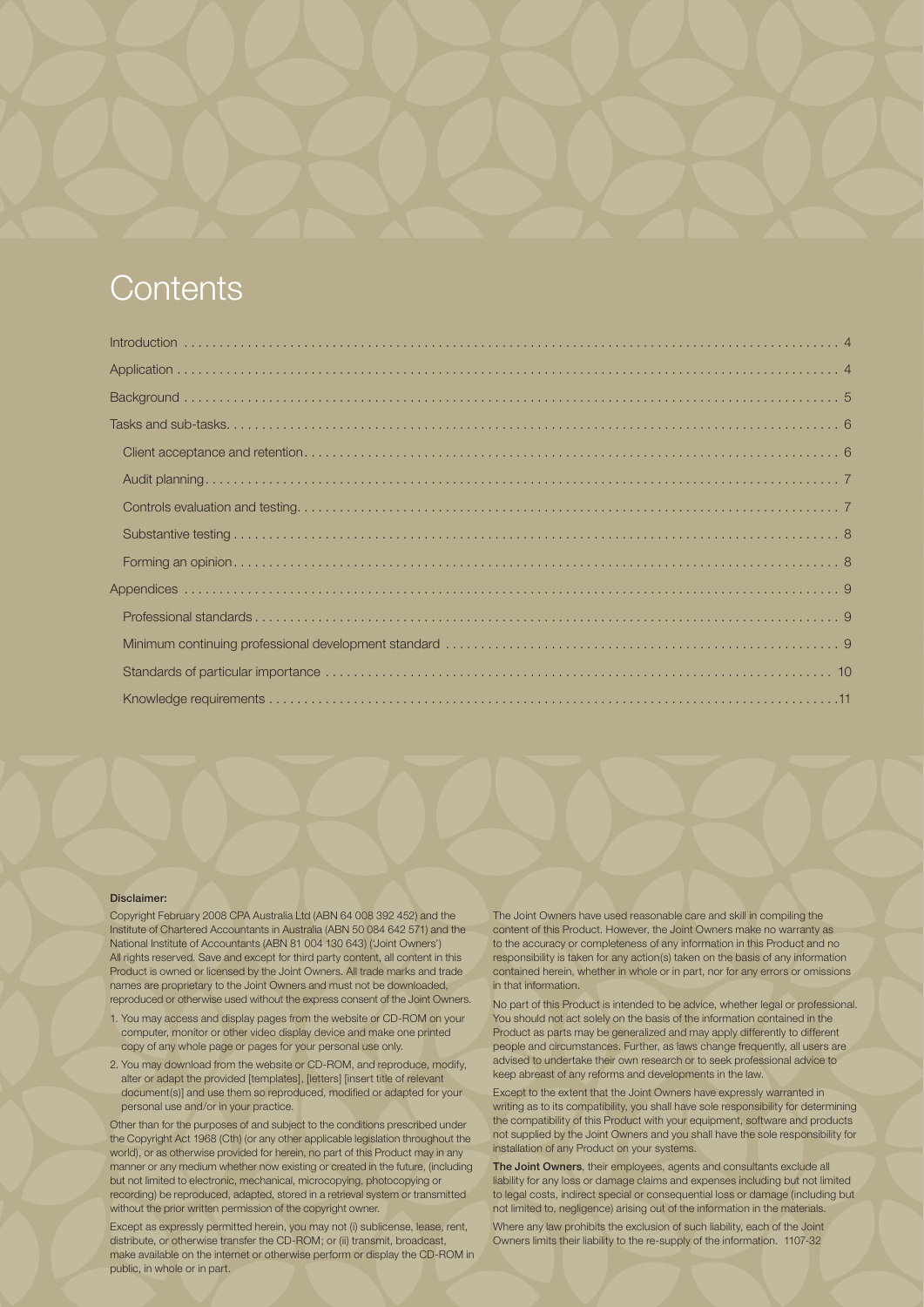## **Introduction Application**

Competency refers to the knowledge and skills drawn on in performing tasks in particular work contexts. A competency requirement describes the specific tasks required to competently perform a particular function in such work contexts by reference to performance criteria, environmental factors and individual skills and knowledge entailed by the performance of the tasks.

The quality review programs of CPA Australia Ltd, the Institute of Chartered Accountants in Australia, the National Institute of Accountants (NIA) and the Australian Taxation Office (ATO) have found there is a large variance in the competency of auditors of Self Managed Superannuation Funds (SMSFs), resulting in audit work performed being of variable quality, particularly in the area of audit documentation. This document sets out the minimum requirements to be followed by accountants undertaking the audits of SMSFs.

Competency is evaluated by assessing whether a person has acquired the necessary knowledge and skills to perform an audit of an SMSF. The auditor must be able to demonstrate to a quality control reviewer or an assessor, as well as the ATO, that they are able to competently perform the SMSF audit. Such an assessment will form a part of the quality review process.

Auditors will need to display their ability to complete the tasks of planning, evidence gathering, evidence evaluation and decision making in each of the five key areas, in the context of an audit of an SMSF.

This document sets out the minimum competency requirements for auditors of SMSFs. These are mandatory for members of the three professional accounting bodies who sign audit reports for SMSFs. Further, the member must hold a public practice certificate of the professional accounting body of which they are a member.

The competency requirement is operative for financial reporting periods commencing on or after 1 July 2008, although earlier adoption is encouraged.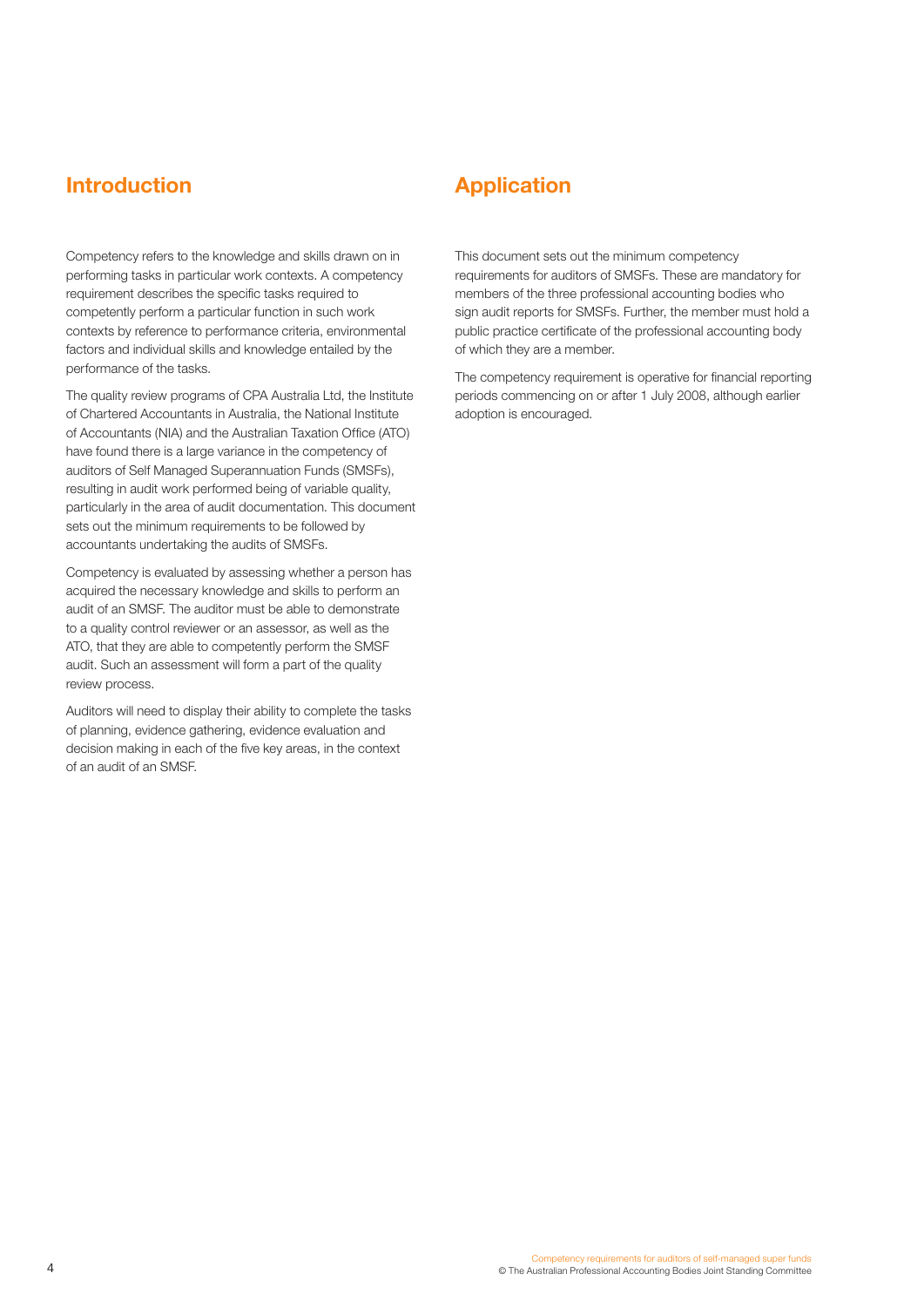## **Background**

The Superannuation Industry (Supervision) Act 1993 and the Superannuation Industry (Supervision) Regulations 1994 (SIS) permit the audits of Self Managed Superannuation Funds to be carried out by any of the following:

- A member of CPA Australia Ltd (CPA Australia)
- A member of the Institute of Chartered Accountants in Australia (Institute)
- A member of the National Institute of Accountants (NIA)
- A Registered Company Auditor
- A Member or fellow of the Association of Taxation and Management Accountants (ATMA)
- A Fellow of National Tax Agents and Accountants Association (NTAA)
- The Auditor General of the Commonwealth, a state or territory.

Auditors of Self Managed Superannuation Funds need to have, and be able to demonstrate, competencies in a number of key areas:

- 1. Client acceptance and retention
- 2. Audit planning
- 3. Controls evaluation and testing
- 4. Substantive testing
- 5. Forming an opinion.

In order to address these areas adequately the auditor must be familiar with the requirements of Australian Auditing Standards (ASAs), and SIS.

Practitioners must also be familiar with, and abide by, the requirements of the pronouncements of the Accounting Professional and Ethical Standards Board (APESB) – such as APES 110 'Code of Ethics for Professional Accountants' and the quality control obligations imposed on firms by APES 320 'Quality Control for Firms'. The requirements of the latter standard with regard to assurance engagements are particularly important. Further, APES 410 'Conformity with Auditing and Assurance Standards' imposes the obligation to utilise the ASAs in the conduct of all Australian audit engagements.

Audit working papers are a key element of any audit and are required by the auditing standards – specifically ASA 230 'Audit Documentation', paragraph 11 of which contains the following requirement:

*The auditor shall prepare the audit documentation so as to enable an experienced auditor, having no previous connection with the audit, to understand:*

- *(a)The nature, timing, and extent of the audit procedures performed to comply with Auditing Standards and applicable legal and regulatory requirements*
- *(b)The results of the audit procedures and the audit evidence obtained*
- *(c)Significant matters arising during the audit and the conclusions reached thereon.*

Audit working papers will also assist in being able to demonstrate competency in the areas mentioned above, as well as engagement quality control, supervision and review, and in the conduct of the audit generally.

Quality control procedures at both the firm level and at the engagement level are an overarching requirement to the conduct of the engagement to the highest standards.

The balance of this paper deals with the five key audit areas and the knowledge and skills required for a competent auditor of an SMSF. The competencies are based on those required for registered company auditors, tailored for application to the audits of SMSFs.

The competencies described in this paper are intended as the minimum required for members of the three professional accounting bodies – the Institute, CPA Australia and the NIA.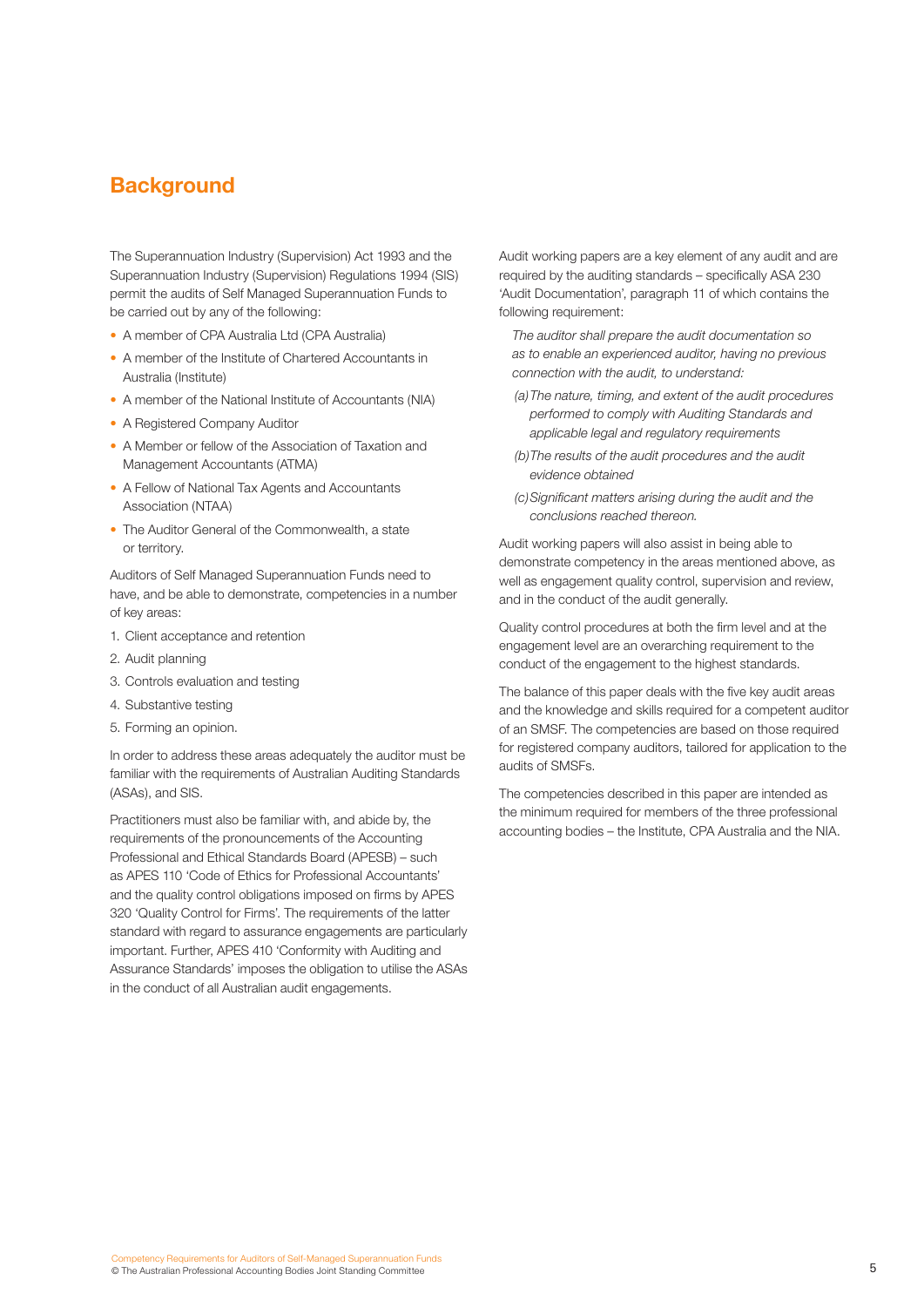## **Tasks and sub-tasks**

The tasks and sub-tasks set out below are intended to be the minimum competencies auditors of SMSFs require. They are not intended to be a substitute for a proper audit program, nor for the need for each auditor of an SMSF to be familiar with the requirements of the Auditing Standards, ethical standards and SIS.

#### **1. Client acceptance and retention**

| <b>Task</b>               | <b>Description</b>                                                                                                                                                                                                                                                                                                                                                                                                                                                                                                                                |
|---------------------------|---------------------------------------------------------------------------------------------------------------------------------------------------------------------------------------------------------------------------------------------------------------------------------------------------------------------------------------------------------------------------------------------------------------------------------------------------------------------------------------------------------------------------------------------------|
| $1.1 -$ Planning          | Identify the criteria for client<br>acceptance / retention decision on a<br>potential / existing audit engagement.                                                                                                                                                                                                                                                                                                                                                                                                                                |
| 1.2 - Evidence gathering  | Gather evidence related to the client<br>acceptance / retention decision.<br>Gather information about the fund to<br>ensure that the auditor is able to make<br>an objective assessment regarding<br>auditor independence, and also<br>assess whether the auditor has the<br>knowledge and skill to undertake the<br>required audit.<br>This information will include:<br>• Details of fund trustees - used<br>to assess auditor independence<br>matters and compliance with the<br>definition of an SMSF<br>• Details of fund investments - used |
|                           | to determine whether there are<br>complex issues related to types<br>of investments and SIS compliance<br>which the auditor may not have<br>the skills and experience to<br>adequately audit.                                                                                                                                                                                                                                                                                                                                                     |
| 1.3 - Evidence evaluation | Evaluate the evidence related to the<br>client acceptance / retention decision.                                                                                                                                                                                                                                                                                                                                                                                                                                                                   |
|                           | Evaluate the information and<br>document any difficulties which may<br>be encountered in the audit and their<br>potential resolution.                                                                                                                                                                                                                                                                                                                                                                                                             |
|                           | This information will include:<br>• Any identified independence issues<br>and how they may be mitigated<br>• The steps the auditor has taken<br>to ensure they have the skills to<br>address complex issues which<br>may exist.                                                                                                                                                                                                                                                                                                                   |
| 1.4 – Decision making     | Decide whether to accept or reject<br>a particular audit engagement.                                                                                                                                                                                                                                                                                                                                                                                                                                                                              |
|                           | Make an objective decision regarding<br>the appropriateness of accepting<br>an appointment giving appropriate<br>regard to any independence matters,<br>potential risks, and the auditor's skills<br>and knowledge.                                                                                                                                                                                                                                                                                                                               |

#### Knowledge requirements

The auditor must display knowledge of:

- Ethical requirements (especially independence)
- Financial audit requirements
- Terms of audit engagements
- SIS compliance (for a basic audit assessment process this may be obtained from the document addressing the roles and responsibilities of the approved auditor issued by the ATO).

The concept of professional independence is fundamental to compliance with the principles of integrity and objectivity, which are consistent with objective and impartial judgement. Auditors of SMSFs are required to be independent of their clients both in appearance and in fact. Where an auditor is unable to satisfy the independence requirements in respect of an audit the audit should be declined. Auditors need also to be mindful of independence issues arising during the conduct of the audit. If the latter arises care needs to be taken to either implement appropriate safeguards, or ultimately resign from the engagement if no safeguards are appropriate.

The auditor will need to be particularly aware of the advocacy threat created where he or she has provided advice in connection with a transaction, and decline the audit where independence is impaired, or perceived to be impaired.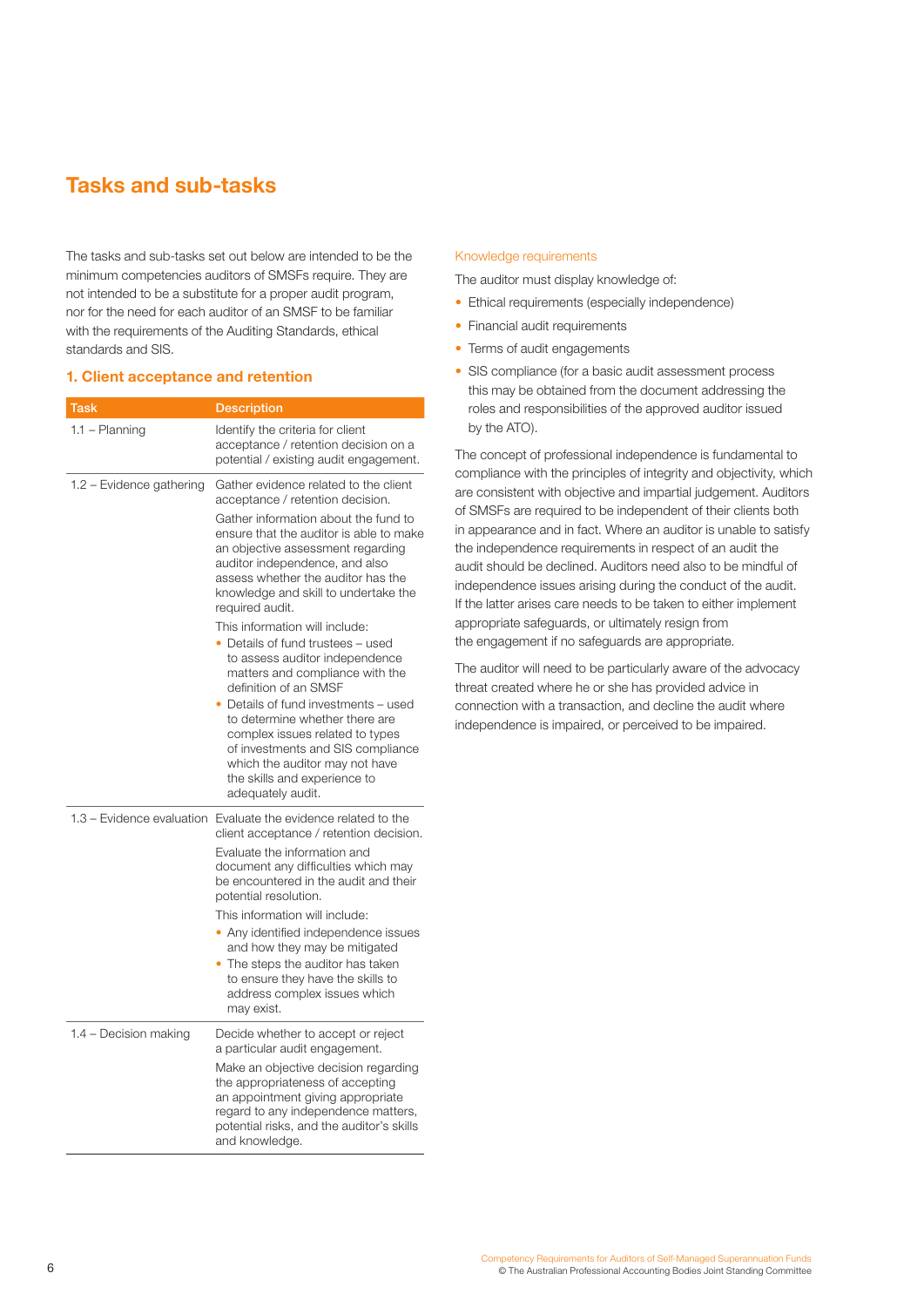#### **2. Audit planning**

| <b>Task</b>               | <b>Description</b>                                                                                                                                                                                                                                                                                                                       |
|---------------------------|------------------------------------------------------------------------------------------------------------------------------------------------------------------------------------------------------------------------------------------------------------------------------------------------------------------------------------------|
| 2.1 - Planning            | Identify the audit objectives and any<br>risks to be addressed during the<br>audit. It is possible to utilise standard<br>audit programs for many aspects of<br>routine (non-complex) audits.<br>The audit plan for the compliance<br>aspects of the plan should at a<br>minimum address each compliance<br>section of the audit report. |
| 2.2 - Evidence gathering  | Gather evidence relevant to the<br>development of the audit plan.<br>This evidence includes the trust<br>deed, the fund's investment strategy,<br>financial statements and minutes and<br>other relevant supporting documents.                                                                                                           |
| 2.3 - Evidence evaluation | The gathered documents must be<br>reviewed to identify any potential<br>high risk audit areas and the detailed<br>documentation which will be required<br>in connection with the performance<br>of the audit.                                                                                                                            |
| 2.4 - Decision making     | Determine an appropriate<br>materiality level.<br>Decide on the preferred audit<br>approach, based on the knowledge<br>gained and the risks identified.<br>Decide on the preferred audit<br>approach to be undertaken in<br>respect of SIS compliance.<br>Document the audit plan.                                                       |

#### Knowledge requirements

The auditor may consider generic audit plans available commercially.

The auditor must display knowledge of the requirements of auditing standards addressing audit planning, including:

- Understanding the entity and its environment and assessing the risks of material misstatement
- Consideration of fraud in an audit of financial statements
- Materiality
- Procedures in response to assessed risks.

The auditor must display knowledge of the requirements of SIS.

The plan must be tailored to suit the audit being undertaken.

#### **3. Controls evaluation and testing**

In the audits of many SMSFs it is common for the auditor not to be able to place reliance on controls. Consequently a substantive audit is undertaken in most cases. However, auditing standards require a documented assessment of the control environment prior to making the decision as to the audit approach to be adopted.

| Task                     | <b>Description</b>                                                                                                                                                  |
|--------------------------|---------------------------------------------------------------------------------------------------------------------------------------------------------------------|
| 3.1 - Planning           | Understand internal control<br>procedures in sufficient detail to<br>be able to determine whether it<br>may be appropriate to plan to rely<br>on internal controls. |
| 3.2 - Evidence gathering | Gather evidence relevant to<br>determining the effectiveness of<br>operation of any control procedures<br>on which reliance is planned.                             |
|                          | This evidence includes the trust<br>deed, financial statements and<br>minutes and other relevant<br>supporting documents.                                           |
|                          | 3.3 – Evidence evaluation Evaluate the evidence gathered.                                                                                                           |
| 3.4 – Decision making    | Decide whether planned reliance<br>on internal control procedures is<br>appropriate.                                                                                |

The auditor should document the controls in place over banking and investment transactions. The controls should demonstrate how the assets are protected by trustees.

#### Knowledge requirements

The auditor must display knowledge of:

- The requirements of auditing standards regarding an understanding of the controls environment
- The requirements of SIS in relation to controls
- The importance of controls, particularly over banking and investment transactions.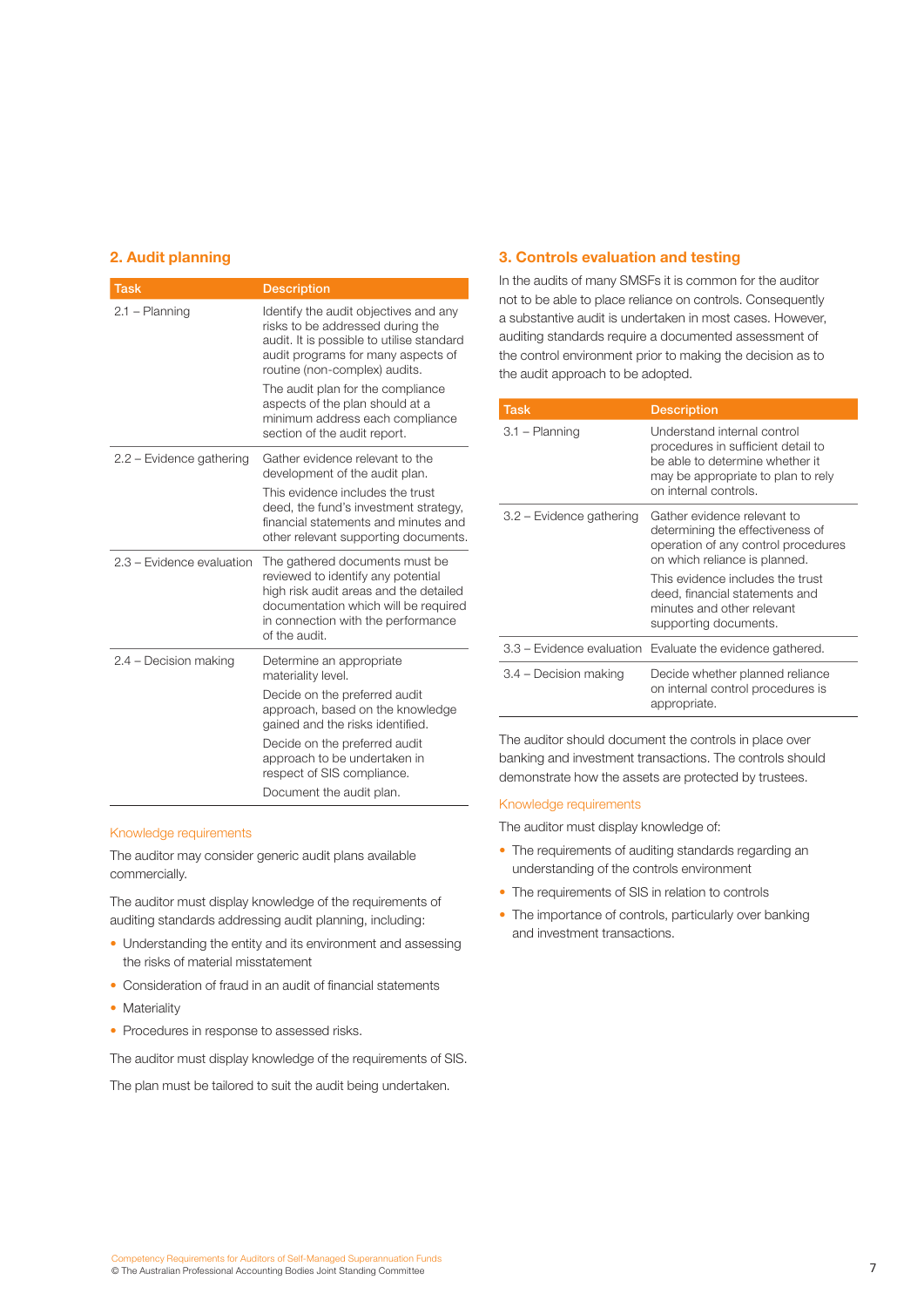### **4. Substantive testing**

| Task                     | <b>Description</b>                                                                                                                                                                                                 |
|--------------------------|--------------------------------------------------------------------------------------------------------------------------------------------------------------------------------------------------------------------|
| 4.1 - Planning           | Identify the nature, timing and extent<br>of audit procedures necessary to<br>gather evidence in support of the<br>financial statement assertions for<br>material account balances and<br>classes of transactions. |
|                          | Identify the nature, timing and extent<br>of audit procedures necessary to<br>gather evidence in support of the<br>funds compliance with the relevant<br>sections of the SIS Act and regulations.                  |
| 4.2 - Evidence gathering | Financial audit – gather evidence in<br>support of the financial statement<br>assertions for material account<br>balances and classes of transactions.                                                             |
|                          | Compliance audit – gather evidence<br>to test the fund's compliance with<br>SIS requirements.                                                                                                                      |
|                          | 4.3 - Evidence evaluation Document the results of the testing<br>and conclude on the findings.                                                                                                                     |
|                          | Conclusions must be supported by<br>appropriate audit documentation.                                                                                                                                               |
| 4.4 - Decision making    | Consider whether sufficient<br>appropriate audit evidence has<br>been gathered in order to support<br>the opinion.                                                                                                 |
|                          | Determine the further evidence<br>required and the implications for<br>the audit plan.                                                                                                                             |

#### Knowledge requirements

Understand the concepts of:

- Financial statement assertions
- Audit evidence
- Audit sampling
- Audit documentation
- SIS compliance.

The auditor must create and retain audit working papers sufficient to enable a peer who has had no previous involvement with the audit to gain an understanding of the work performed and the opinion reached.

The auditor may consider generic material available commercially such as CPA Australia's *Sample Audit Programs for small entities*, the Institute's *Audit of Self Managed Superannuation Funds Information Kit*, and the NIA's *SMSF Approved Auditors Guide* as well as ATO guidance material.

#### **5. Forming an opinion**

| <b>Task</b>              | <b>Description</b>                                                                                                                                                                 |
|--------------------------|------------------------------------------------------------------------------------------------------------------------------------------------------------------------------------|
| 5.1 – Planning           | Financial audit – identify the nature,<br>timing and extent of audit procedures<br>necessary to forming an opinion on<br>the financial statements.                                 |
|                          | Compliance audit – identify the<br>nature, timing and extent of audit<br>procedures necessary to forming an<br>opinion on the fund's compliance<br>with SIS requirements.          |
| 5.2 – Evidence gathering | Prepare a summary of the audit<br>findings relating to the financial<br>statements, as well as audit findings<br>relating to compliance matters.                                   |
|                          | 5.3 – Evidence evaluation Form an opinion on the financial<br>statements, as well as on compliance<br>with the SIS provisions, using the<br>information gathered during the audit. |
| 5.4 - Decision making    | Determine the appropriate form<br>of audit report on the financial<br>statements.                                                                                                  |
|                          | Determine the appropriate form of<br>audit report on compliance matters,<br>and if any matters require reporting to<br>the trustees or notification to the ATO.                    |

#### Knowledge requirements

Understand the requirements of SIS and the scope of the ATO reporting requirements:

- Mandated reporting requirements
- Voluntary reporting obligations.

Auditors must document and be able to demonstrate the procedures adopted in order to be able to form an opinion on the financial statements and on compliance matters.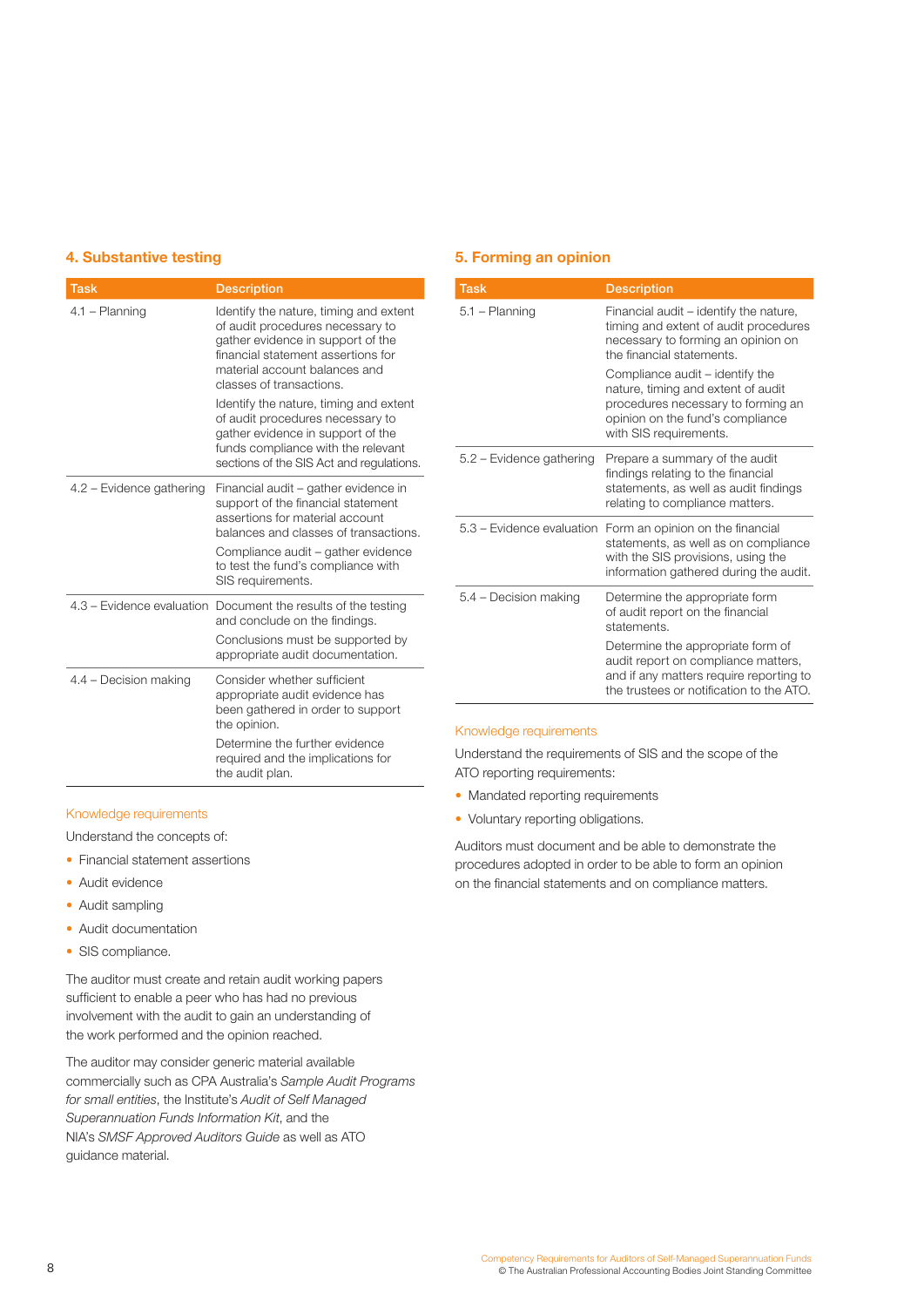## **Appendices**

#### **Appendix 1 – Professional standards**

A member undertaking an SMSF audit must meet the following requirements:

- Hold a practicing certificate issued by the professional accounting body of which they are a member – the Institute of Chartered Accountants in Australia, CPA Australia Ltd or the National Institute of Accountants
- Have appropriate Professional Indemnity Cover
- Continuing Professional Development as set out in appendix 2
- Ensure that those who undertake work on their behalf have appropriate knowledge and experience, and are properly supervised in the conduct of the audit.

#### **Appendix 2 – Minimum continuing professional development standard**

Initial requirement – all members must complete, or have previously completed, a course in the audit of SMSFs that complies with the regulations relating to training and development of their professional accounting body, prior to commencing in the area of SMSF audits.

Ongoing requirements – all members who audit SMSFs must complete at least 30 hours of relevant professional development activity in each rolling three-year period, comprising the following as a minimum for each category, with the balance made up from any of these categories as necessary:

- 8 hours of superannuation training which need not deal only with the audits of SMSFs
- 8 hours of financial statement or compliance audit training
- 4 hours of financial accounting training.

A maximum of one third of the minimum 30 hours required may be unstructured.

The ongoing training in financial / compliance auditing and financial accounting training will not necessarily need to focus specifically on audits of SMSFs. A combination of courses will meet the required obligations.

In addition to formal education auditors are expected to monitor the relevant SMSF information updates provided by their associations and the regulator to improve / maintain their current knowledge (for example the SMSF newsletter issued by the ATO).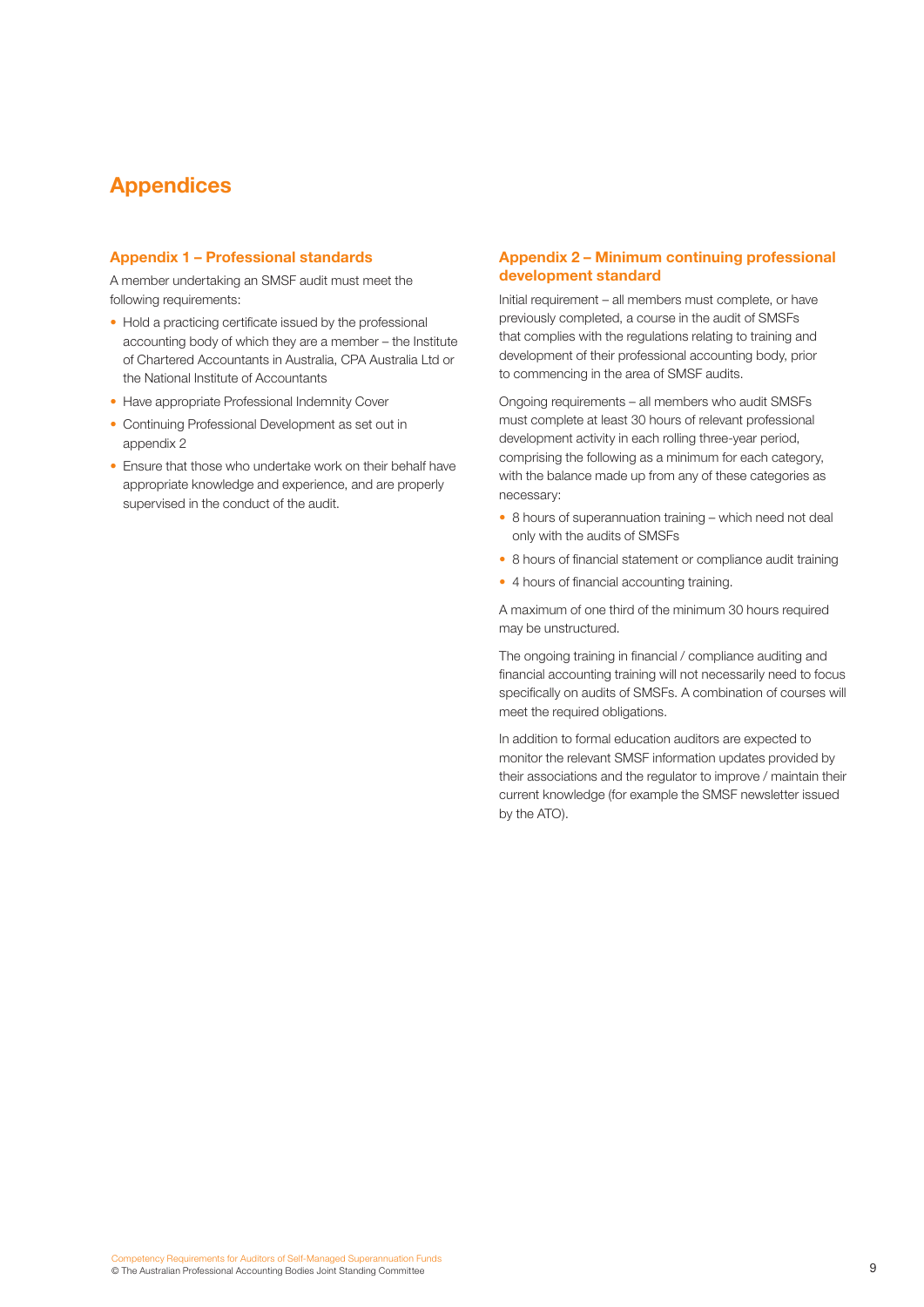### **Appendix 3 –Standards of particular importance**

#### **Auditing standards**

All the auditing standards are important and must be applied as required in the conduct of the audit of an SMSF. However, because of the nature of SMSFs, some standards are likely to be applied or referred to more frequently than others. Some of these are:

- 1. ASA 210 Terms of Audit Engagements requires the auditor to issue an engagement letter setting out the terms of the engagement. The engagement letter may cover a period greater than one year. However the standard sets out when this is inappropriate
- 2. ASA 220 Quality Control for Audits of Historical Financial Information – requires quality control procedures that are applicable to the individual audit engagement
- 3. ASA 230 Audit Documentation requires the auditor to prepare work papers which support the audit conclusion. This includes work programs which address financial and compliance sections of the audit as well as work papers which address the findings of the audit, including how the financial statement assertions have been addressed
- 4. ASA 240 The Auditor's Responsibility to Consider Fraud in an Audit of a Financial Report – requires the auditor to specifically address the risk of material misstatements in the financial report due to fraud
- 5. ASA 260 Communication of Audit Matters with Those Charged with Governance – requires the auditor to communicate audit matters of governance matters with those charged with governance. This will take place via the management letter in the majority of cases
- 6. ASA 300 Planning an Audit of a Financial Report requires the auditor to plan the audit in order to perform the engagement effectively
- 7. ASA 315 Understanding the Entity and its Environment and Assessing the Risks of Material Misstatement – requires the auditor to obtain an understanding of the entity and its environment, including its internal control, sufficient to identify and assess the risks of material misstatement of the financial report whether due to fraud or error, and sufficient to design and perform further audit procedures
- 8. ASA 320 Materiality and Audit Adjustments requires the auditor to consider materiality and its relationship with audit risk
- 9. ASA 330 The Auditor's Procedures in Response to Assessed Risks – requires the auditor to reduce audit risk to an acceptably low level by determining overall responses to assessed risks and designing and performing further audit procedures to respond to risks at the assertion level
- 10. ASA 500 Audit Evidence requires the auditor to obtain sufficient appropriate audit evidence to be able to draw reasonable conclusions on which to base their opinion
- 11. ASA 505 External Confirmations requires the auditor to determine whether the use of external confirmations is necessary to obtain sufficient appropriate audit evidence
- 12. ASA 520 Analytical Procedures requires the auditor to apply analytical procedures as risk assessment procedures
- 13. ASA 530 Audit Sampling and Other Means of Testing – requires the auditor to determine appropriate means for selecting items for testing so as to gather sufficient appropriate audit evidence to meet the objectives of the audit procedures
- 14. ASA 545 Auditing Fair Value Measurements and Disclosures – requires the auditor to obtain sufficient appropriate audit evidence that fair value measurements and disclosures are in accordance with the entity's financial reporting framework
- 15. ASA 550 Related Parties requires the auditor to obtain evidence regarding the identification and disclosure of related party transactions, and consider the effect on the financial report
- 16. ASA 560 Subsequent Events requires the auditor to consider the effect of subsequent events on the financial report and on the auditor's report
- 17. ASA 580 Management Representations requires the auditor to seek management representations in relation to the preparation of the accounts, internal controls and compliance matters such as record retention
- 18. ASA 600 Using the Work of Another Auditor where the fund invests via a wrap account the auditor should consider the information provided over the provider's controls. This involves the reliance on the work of another auditor
- 19. AUS 522 Audit Evidence Implications of Externally Managed Assets of Superannuation, Provident or Similar Funds.

#### **Accounting Professional and Ethical Standards**

Auditors of SMSFs who are members of the three professional accounting bodies need to comply with the standards issued by the Accounting Professional and Ethical Standards Board, which are currently:

- APES 110 Code of Ethics for Professional Accountants. While all sections of the Code are important, Section 290 'Independence – Assurance Engagements' is particularly significant
- APES 205 Conformity with Accounting Standards
- APES 220 Taxation Services
- APES 305 Terms of Engagement
- APES 320 Quality Control for Firms
- APES 410 Conformity with Auditing and Assurance Standards.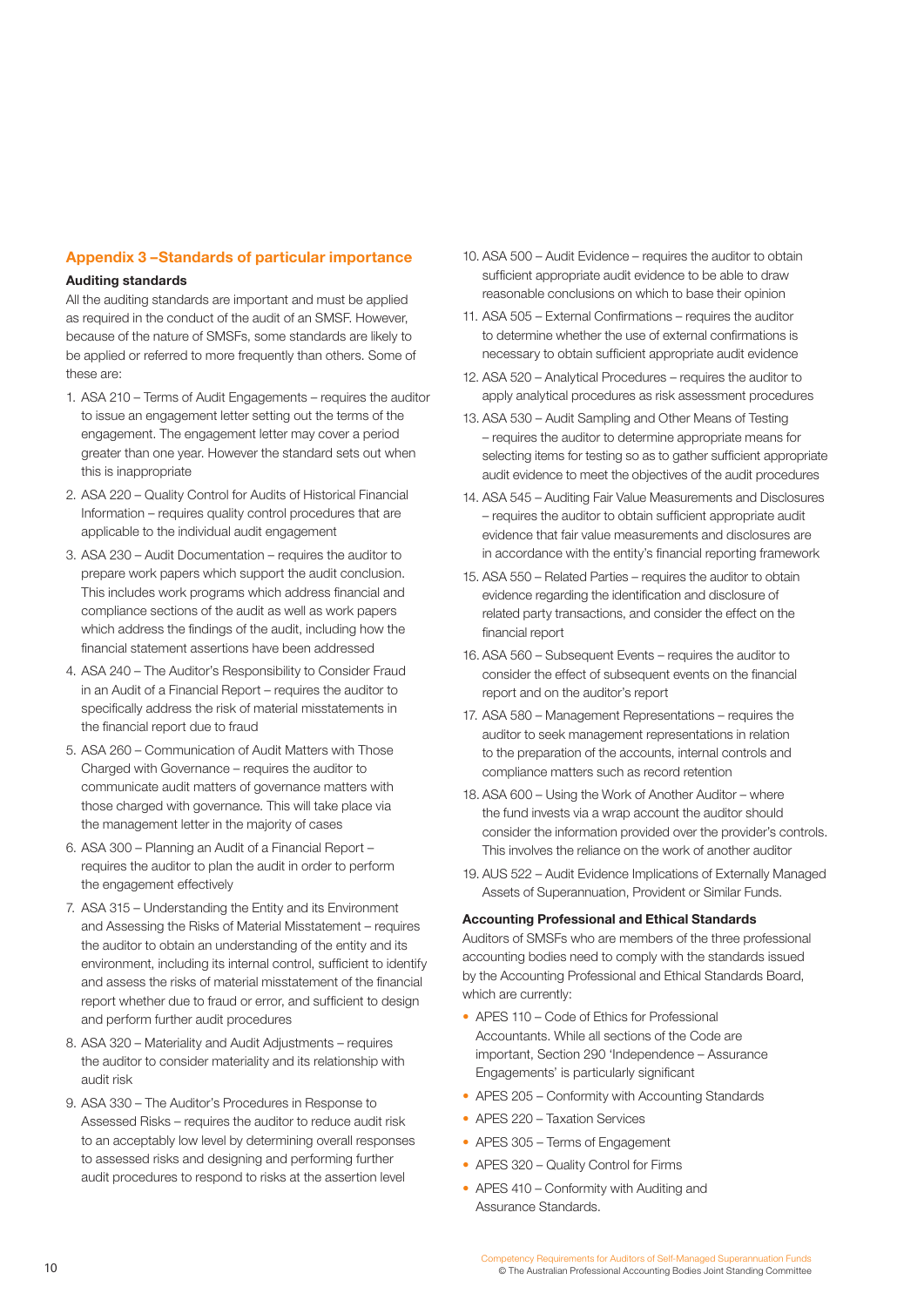#### **Appendix 4 – Knowledge requirements**

In order to audit SMSFs an auditor needs to meet some key knowledge requirements:

#### **Financial Statements**

**Accounting** 

- An understanding of the AASB accounting standards applicable to the valuation of assets, tax effect accounting and disclosure of financial information
- Skills to prepare journals to correct misstatements.

These skills are developed when obtaining an accounting degree and obtaining the professional qualification. Where it is has been a number of years since obtaining the qualification the auditor should consider undertaking a refresher in the topic.

#### **Auditing**

• An understanding of the auditing standards as outlined in appendix 3.

These skills are developed when obtaining an accounting degree and obtaining the professional qualification. The auditor should ensure that their knowledge and skills are current.

#### **Compliance**

Auditors must have an understanding of the Superannuation Industry (Supervision) Act and Regulations to the extent that this is applicable to SMSFs.

This includes requirements relating to

- Contributions
- Benefits
- Investments
- In-house assets
- Loans
- Borrowings
- Investment restrictions
- Record keeping
- Sole Purpose
- Trustees
	- Structure
	- Residency
- Reporting.

These requirements have changed significantly in 2007 and the auditor should consider undertaking a refresher in the topic.